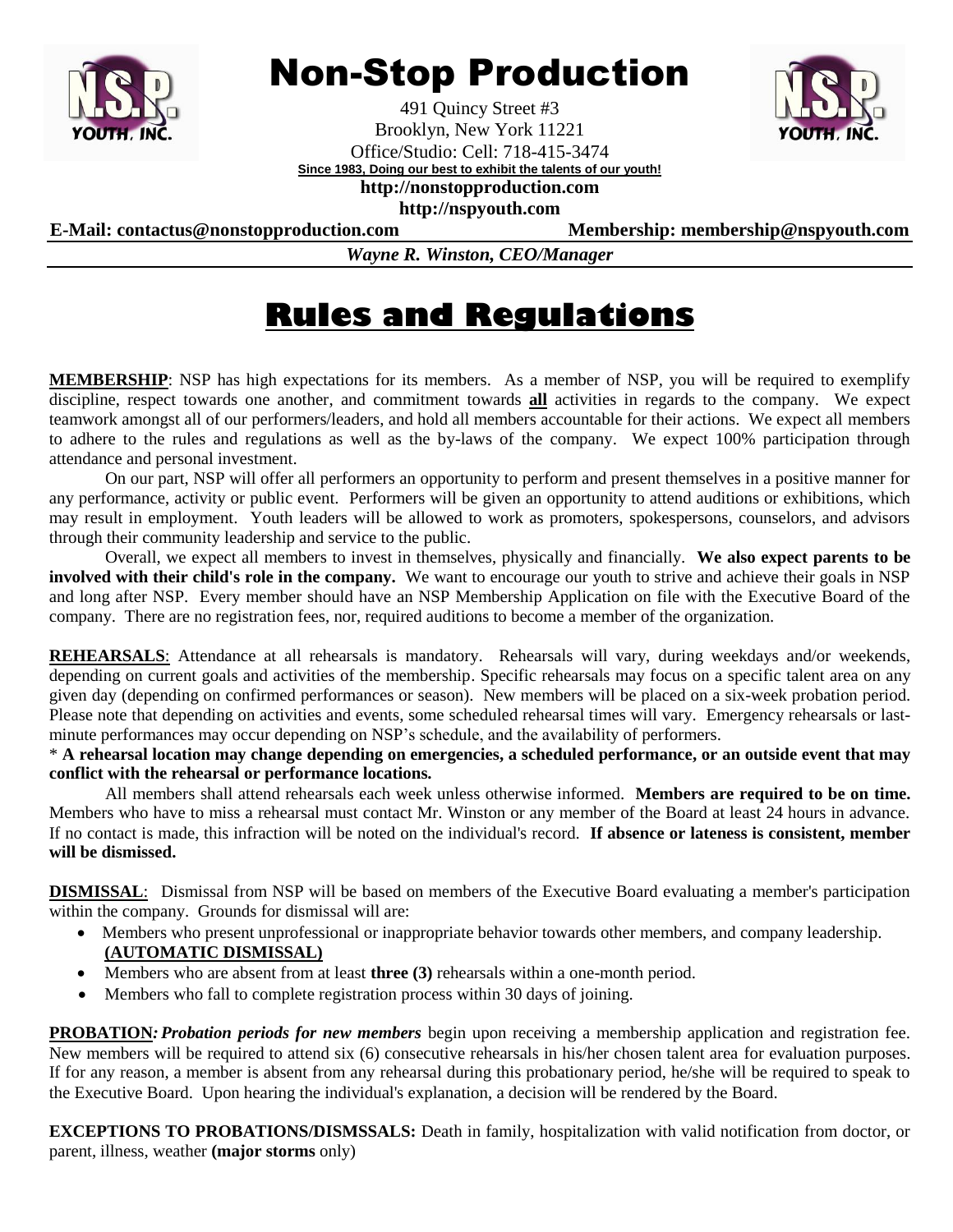**SPECIAL ARRANGEMENTS:** Members who are involved in other activities (i.e.: girl scouts, boys club, church choir) during NSP rehearsals, and are encouraged to communicate and/or make arrangements with the Executive Board in regards to possible lateness or absence.

**PERFORMANCES and EVENTS:** Performances will vary from time to time. Often, requests will be made for performers to appear for other activities (i.e.: auditions, film shoots, stage productions), outside of NSP's normal activities. Some of these activities may take place during school days, in the evenings, or overnight. All members should be aware that when a project is in session, NSP is not always responsible for performance times. We may sometimes rely on the requests of other agencies, casting companies, and individuals, in order for our performers to receive an assignment.

ALL ACTIVE MEMBERS are encouraged to participated in NSP's major events, including:

- African-American History Tour (African Fashion Show or special appearances during February)
- Central Brooklyn Jazz Festival (April)
- Spring Fashion Show & Talent Show (April-June)
- International African Arts Festival / Summer Concerts (July/August)
- Universal Hip Hop Parade (August)
- African American Day Parade (September)
- Back To School Concert (September)
- Fall Open House (October)
- NSP Anniversary (November)
- Kwanzaa Celebration (December)

Attendance during the summer period (July 1<sup>st</sup> -August 15<sup>th</sup>) will not be mandated, though events may still occur an **require preparation. Special projects may still take place during this period which may require members to attend additional rehearsals and/or performances. Membership status will be updated during the final weeks of August (8/16-8/31) in preparation for the fall season.**

**OTHER ACTIVITIES:** Members are welcomed to participate, and assist with the fundraising activities. This includes:

- **Selling tickets for NSP events (Members may receive a minimum of five (5) tickets for an event)**
- *Collecting Sponsors for events or talent development*
- *Donations for outreach projects.*
- *Flyer distribution*
- *Scholarship Activities*

Members are also encouraged to take part in our community outreach programs during the Easter, Thanksgiving, and/or Christmas holidays:

- **Christmas Children Project:** Toys, clothes, and food are collected and delivered to local hospitals/shelters.
- Spring Yard/Park Clean-ups and other projects may take place.
- Thanksgiving Dinner Distribution (Annually)

In conclusion, we hope to make your participation in NSP an enjoyable and positive experience. We hope that as members of Non-Stop Production, you will learn the importance of community, family, respect, leadership, dignity, and pride towards each other. We offer you the opportunity to present yourself in a professional environment. Every member is responsible for uplifting each other, and will be encouraged to display a positive attitude, in-house, and in the public eye. Through your gifts (talents), we expect the best from those who give their best. As you may have high expectations of us, we too, have the same for you. We wish you the best, and success, as you continue to carry the vision of Non-Stop Production forward.

*T H A N K Y O U!*